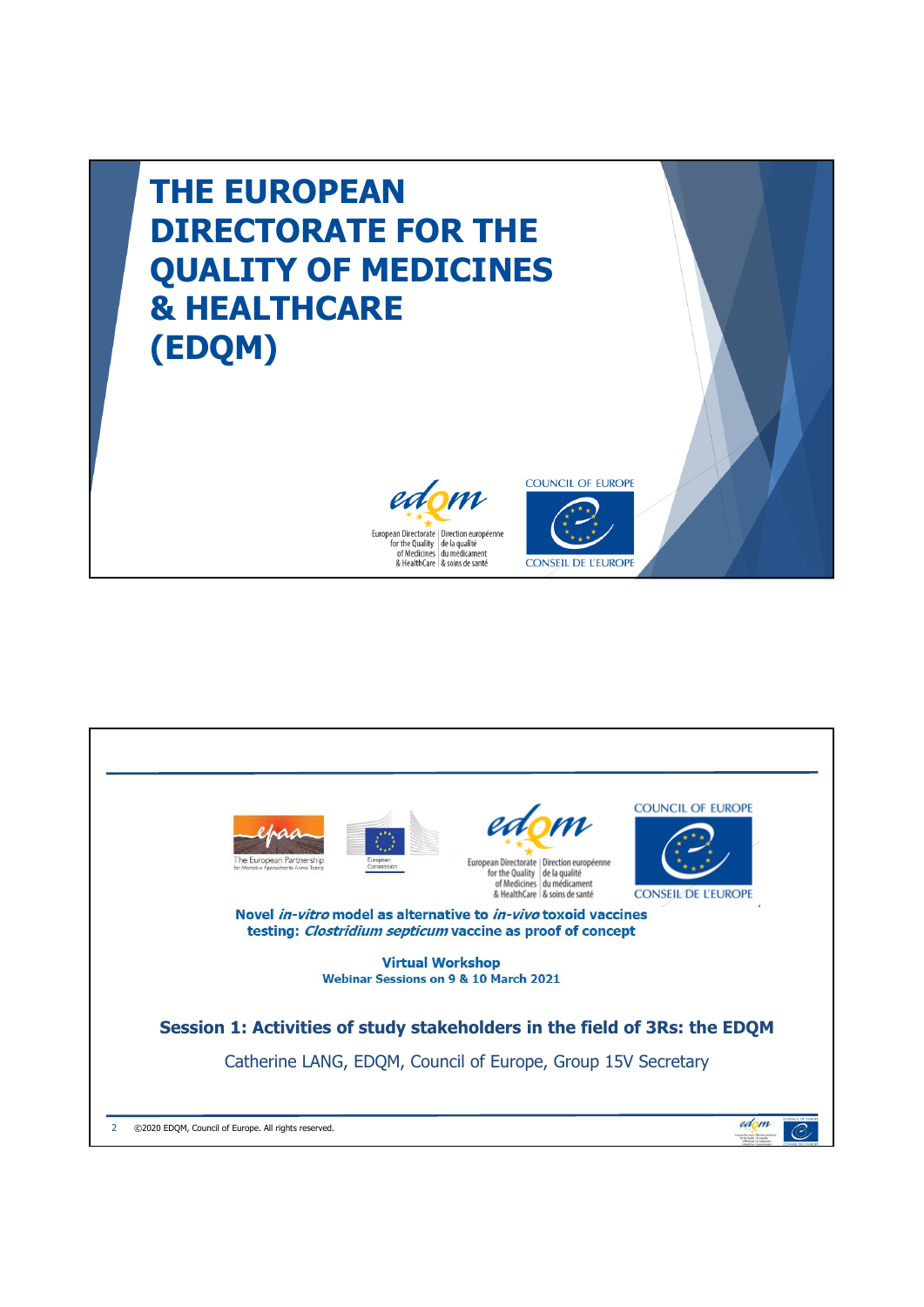

| EDQM - The Council of Europe (COE) and the 3Rs commitment |                                                                                                                                                                                                                                                                                                                      |  |
|-----------------------------------------------------------|----------------------------------------------------------------------------------------------------------------------------------------------------------------------------------------------------------------------------------------------------------------------------------------------------------------------|--|
| 1949                                                      | Foundation of the Council of Europe                                                                                                                                                                                                                                                                                  |  |
| 1964                                                      | The Ph. Eur. Convention, a Council of Europe partial agreement<br>In 2021: 40 members - including the EU and 30 observers - including WHO<br>$\rightarrow$ Ph. Eur. texts are mandatory in all member states - harmonisation of technical<br>requirements for the autorisation and manufacture of medicinal products |  |
| 1986                                                      | <b>European Convention (ETS 123) for the Protection of Vertebrate</b><br><b>Animals used for Experimental and Other Scientific Purposes</b>                                                                                                                                                                          |  |
| 1991                                                      | <b>Biological Standardisation Programme (BSP)</b><br>agreement between the Council of Europe (Strasbourg) & the EU Commission (Brussels)                                                                                                                                                                             |  |
| 1994                                                      | EU becomes full member of the Ph. Eur. Convention<br><b>Creation of the OMCL Network</b> (66 OMCLs in 35 countries)                                                                                                                                                                                                  |  |
| 2010                                                      | <b>Directive 2010/63/EU</b> entry into force on 10 November 2010<br>Transposition completed by 10 November 2012 and full effect on 1st January 2013                                                                                                                                                                  |  |
|                                                           | ©2020 EDQM, Council of Europe. All rights reserved.                                                                                                                                                                                                                                                                  |  |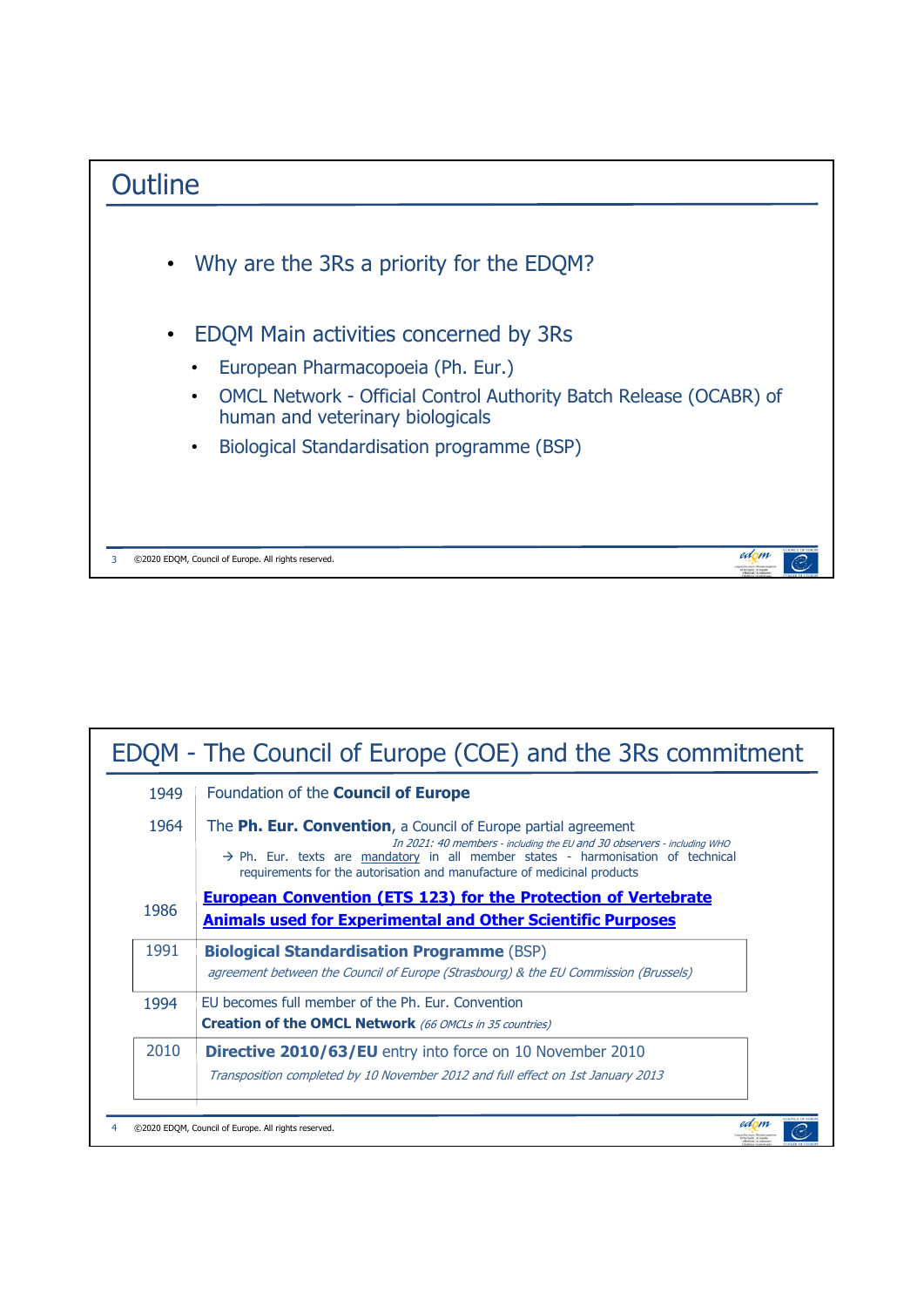# Ph. Eur. 3Rs commitment: reference to CoE ETS 123 (1986)

## **Ph. Eur. Introduction**



**Use of animals**. In accordance with the **European Convention for the Protection of Vertebrate Animals used for Experimental and Other Scientific Purposes (CETS No. 123), elaborated under the auspices of the Council of Europe, the Commission is committed to reducing the use of animals wherever possible in pharmacopoeial testing**, and encourages its stakeholders to seek alternative procedures. …

General Notices, General chapters (ex: 5.2.14), General monographs, individual monographs (ex: Rabies vaccine (inactivated) for veterinary use (0451))

5 ©2020 EDQM, Council of Europe. All rights reserved.

## How is this translated in Ph. Eur. texts?

- 1. Minimum number of animals for testing/least pain (humane endpoints)
- 2. Alternative methods, in particular for routine testing (serologic assay)
- 3. Door-openers to encourage stakeholders to develop 3R methods
- 4. Chapter 5.2.14. Substitution of *in vivo* method(s) by *in vitro* method(s) for the quality control of vaccines
- 5. Consistency of production, risk assessment
- 6. Regular review of the requirements

6 ©2020 EDQM, Council of Europe. All rights reserved.



edom

- 03

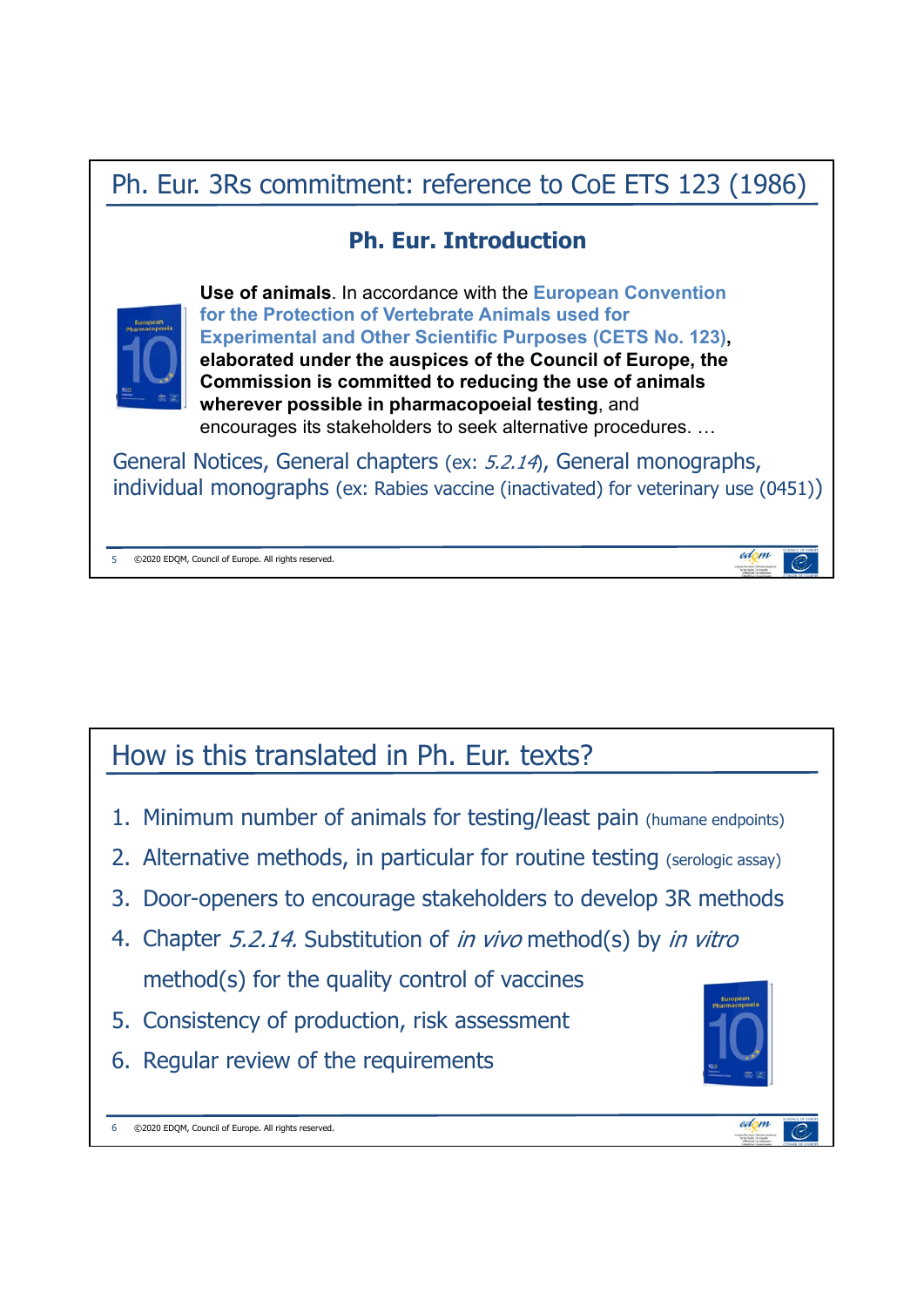

### **Milestones**

- **2012**: Suppression of the **TABST** (vet vaccines)
- **2016**: New chapter in Ph. Eur: Substitution of in vivo method(s) by in vitro method(s) for the quality control of vaccines (5.2.14)
- **2017**: Suppression of the Test for **Abnormal Toxicity** from the European Pharmacopoeia
- **2018**: Replacement of the **Histamine sensitisation test (HIST)** for residual pertussis toxin testing + removal of the test for irreversibility of pertussis toxoid and the requirement to test the final lot for residual pertussis toxin for acellular pertussis vaccines
- **2019**: Review of **toxicity testing requirements for tetanus vaccines**: 3 animal tests have been suppressed: the **Test for specific toxicity** and the **Test for residual toxicity** – performed on the final lot for human and veterinary vaccines, respectively – and the **Test for irreversibility of tetanus toxoid** carried out on the bulk purified toxoid (all tests in guinea pigs).

… More to come … stay connected via **Pharmeuropa** (free)

<https://www.edqm.eu/en/replacement-reduction-and-refinement-animal-testing-3rs-latest-achievements>

8 ©2020 EDQM, Council of Europe. All rights reserved.

edom  $\overline{C}$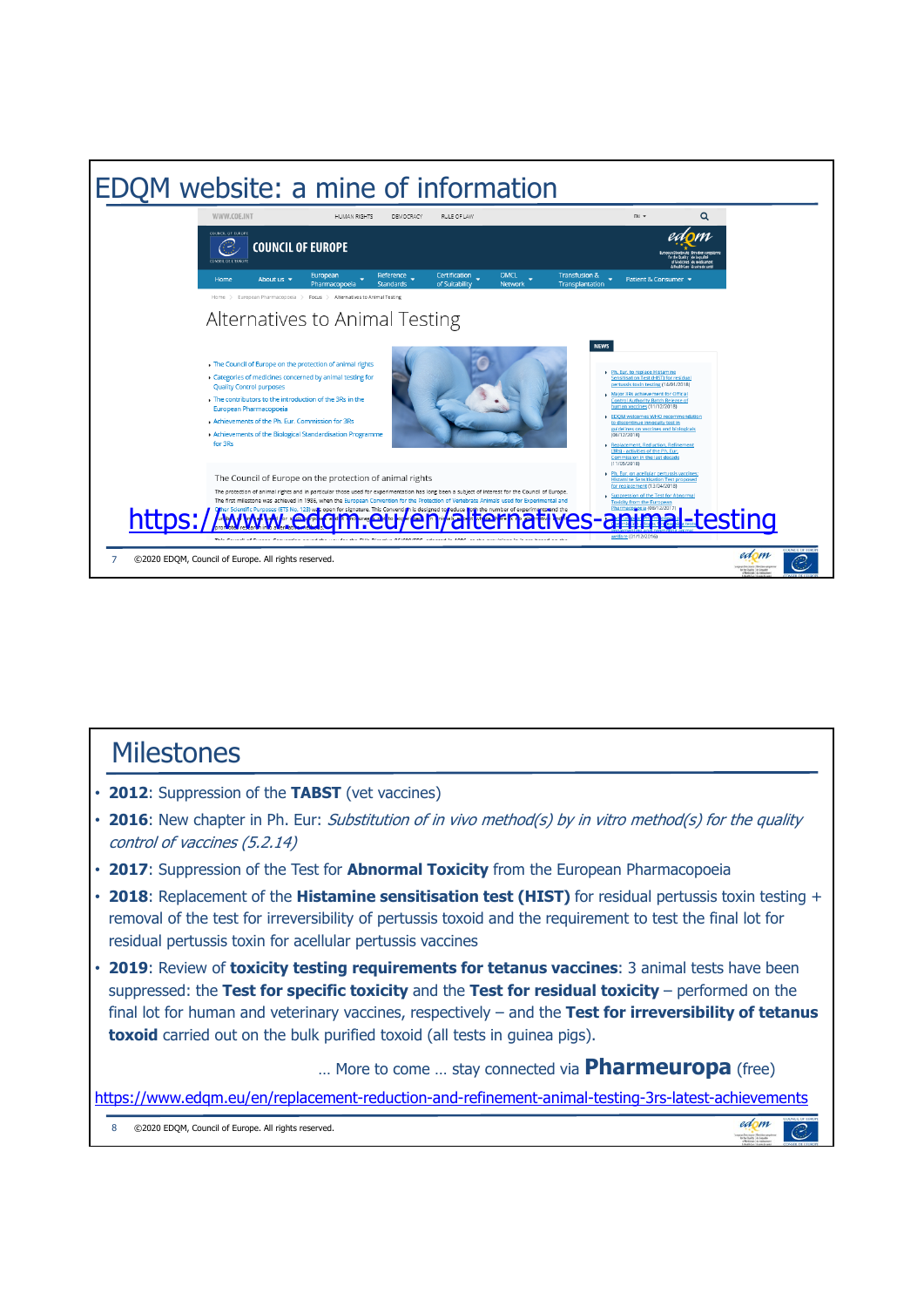

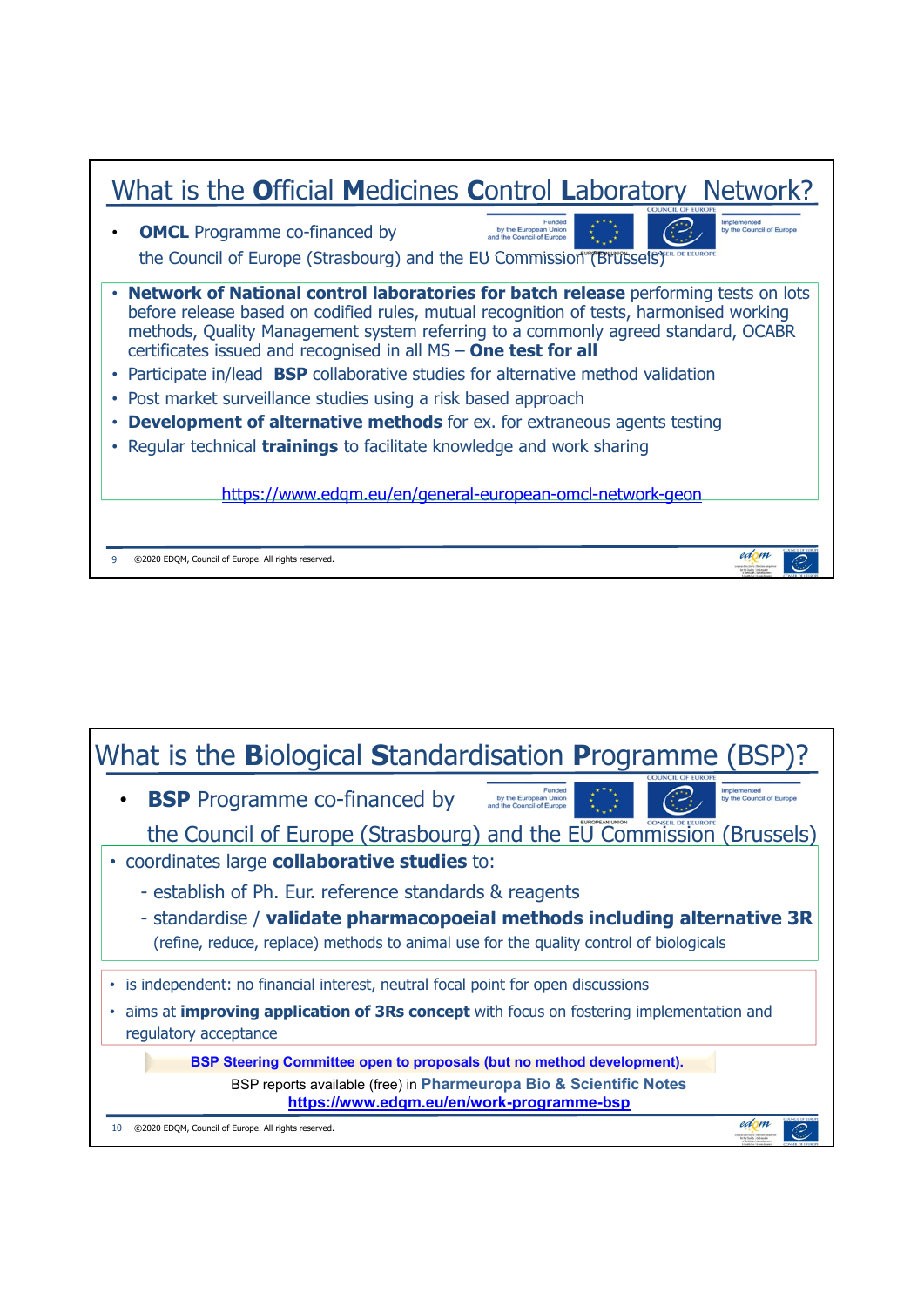

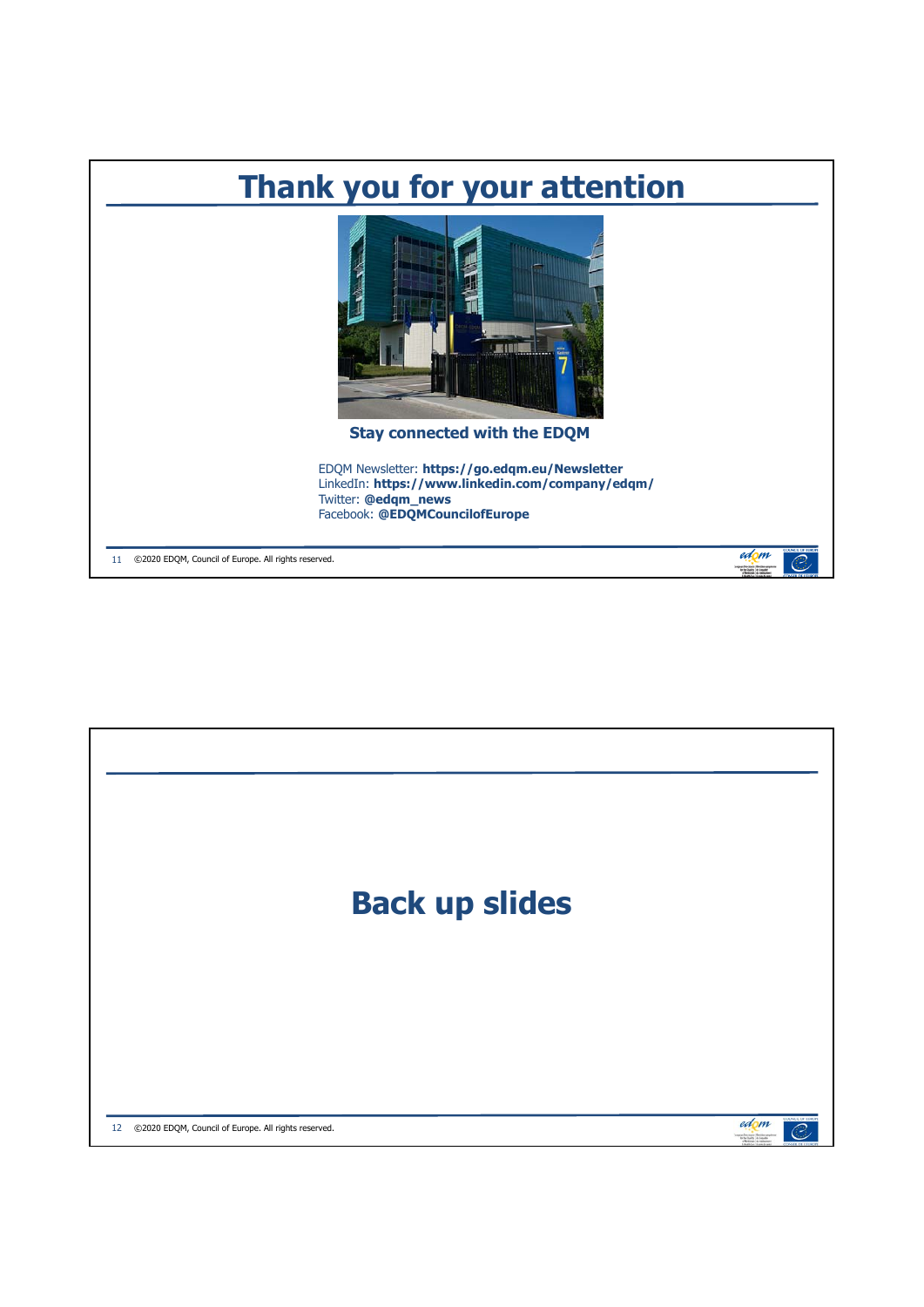

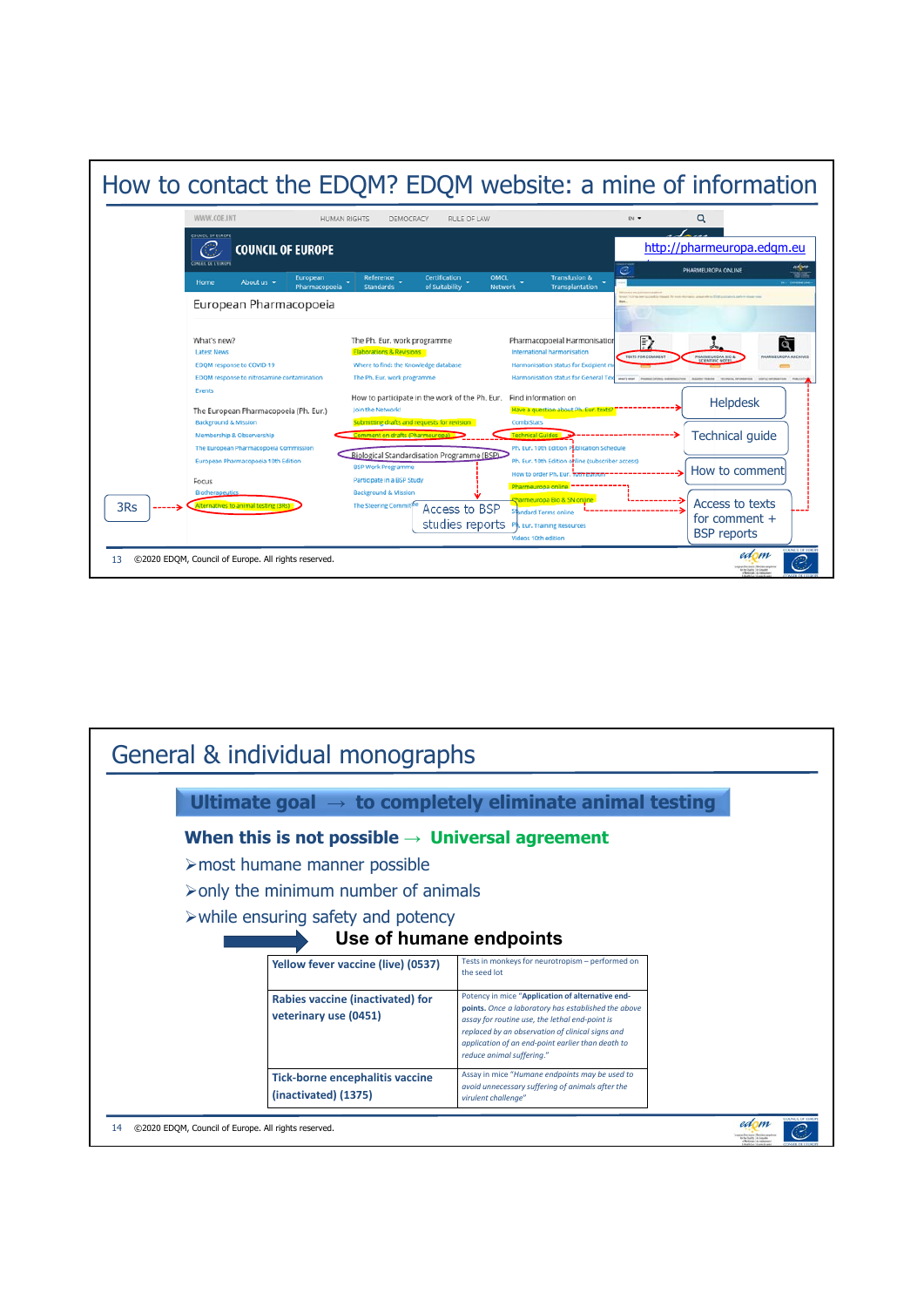

#### **3R in the European Pharmacopoeia** A few examples of specific 3R improvements to vaccine monographs and chapters **Human Veterinary** General monograph *(0153):* • Addition of a section *Animal tests* which recommends use of humane end-points wherever possible General monograph (0062):<br>• Addition of a section *Animal tests* which recommends to use humane end-points wherever possible • Addition of a section (see list)<br>• **Deletion of abnormal toxicity** (2.6.9) test based on historical review (still performed during<br>• development for half of the specific monographs i.e. 36⁄61) – complete deletion in **Suppl. 9.8** • **Deletion of the TABST** (April 2012) after possibility given to waive it • Hepatitis A vaccine (inactivated, adsorbed) **Suppl. 8.5** Avian vaccines: • Replacement of test for extraneous agents in chicks by cell culture test (2.6.24 and 2.6.25) – **5th**  •Introduction of an *in vitro* assay (now "method A") + new vaccines can be developed without animal testing **Edition** Measles, Mumps, Rubella and Varicella Vaccines (live) (0213, 0538, 0162, Clostridium vaccines (*Clostridium novyi (0362), Clostridium perfringens (0363),*  0648): • Deletion of the neurovirulence test on seed lots **Suppl. 6.1** *Clostridium septicum (0364))* : •Introduce a serological evaluation for batch potency test **3rd Edition Suppl. 2001** Poliomyelitis vaccine (oral) *(0215):* Swine erysipelas vaccine (inactivated) (0064): • Introduction of genome analysis for screening prior to neurovirulence testing in animals (MAPREC) **Suppl. 9.1** •Introduce a serological evaluation for batch potency test **3rd Edition Suppl. 2001** • Allow use of mouse alternative neurovirulence assay **Suppl. 5.3** Newcastle disease vaccine (inactivated) *(0870)*:**Suppl. 5.3** Diphtheria, Tetanus, acellular Pertussis : roduce an *in vitro* alternative for batch potency test • Introduction of guinea-pig serology assay as an alternative to challenge with possibility to use the same animals for all components of a combined vaccine AND to introduce single dilution assays  $(2.7.6, 2.7.7, 2.7.8)$  Canine leptospirosis vaccine (0447): • Introduce serological batch potency test possibility – **5th Edition** • Replacement of guinea-pig test for residual diphtheria toxin in bulk toxoid by an *in vitro* test using VERO cells<br>VERO cells<br>• replacement of specific toxicity test for D and T in guinea-pigs by an upstream validation<br>• • Introduce *in vitro* batch potency possibility for non-adjuvanted vaccines – **9th Edition** Rabies vaccine (inactivated) *(0451)*: •Introduction of an annex on humane end-points **Suppl. 6.1** • Describe a serology assay for batch potency **Suppl. 7.7**Rabies vaccine for human use prepared in cell cultures *(0216):* • Introduction of an annex on humane end-points **Suppl. 6.1** • use of an alternative validated serology method **Suppl. 8.2** 16 ©2020 En Replacement of the rabbit pyrogen test (after validation) with Bacterial endotoxin test (2.6.14) or Monocyte activation test (2.6.30) **Suppl. 9.2**<br>Suppl. 9.230  $\overline{m}$  $\overline{C}$